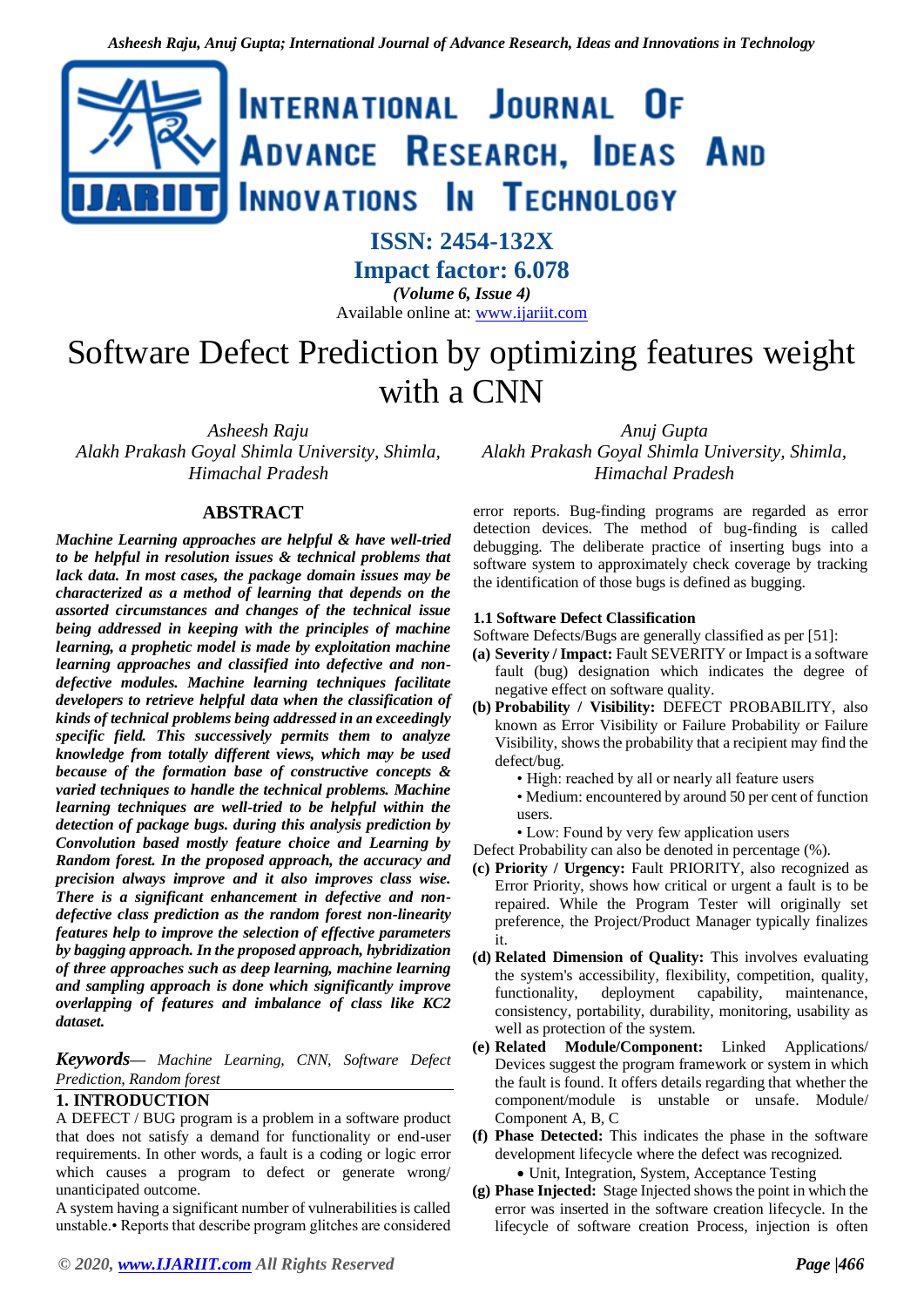faster than the steps Observed. Only after careful root-cause examination of the problem will the Process Injected be identified.

- Requirements Development
- High Level Design
- Detailed Design
- Coding
- Build/Deployment
- Phase Detected
- Phase Injected

Detecting defects in a Software Project is necessary for the successful implementation & working of the software project. For the reason of project estimation, the below mentioned 4 steps are considered [33]:

- Size estimation of the product development: Lines of Code (LOC) and Feature Points (FP) are available which aid in this form of estimation. However, several other approaches are often used to quantify defects like Use case points (UCP), Story points etc. In this calculation there are other benefits as well as demerits.
- Effort Defect in person-month or person-hour words.
- Failure to plan calendar months.

Project expense Dollar fault, or some other local currency.

## **1.2 Principles of Defect Prevention**

How does a system work in order to avoid faults? The solution falls through a process of avoidance of defects (Figure 1.2). The crucial part of the cycle of fault prevention starts with the design review – converting the consumer expectations into product parameters without making any more errors. Software infrastructure is developed, code analysis as well as checking is performed to evaluate the faults, accompanied by the recording as well as documenting of the faults.



**Fig. 1: Defect Prevention Cycle (Source: 1998 IEEE Software Productivity Consortium)**

The structures as well as procedures in the gray-coloured framework reflect the handling of defects under much of the software industry's current paradigm–defect identification, tracking/ documentation, and defect evaluation to arrive at fast, short-term solutions. The procedures that make up the essential part of methods for the avoidance of defects are on the white background. The basic step of the technique of defect prevention is to evaluate defects in order to achieve their root causes, to find a swift response as well as preventive intervention. Such prevention strategies are implemented in the company as a model for potential initiatives, with approval and assurances by team leaders. The goal of the technique is to provide the company with a long-term approach and the ability to learn from errors [52]. Many of the techniques of defect prevention practices involve a facilitator. The facilitator may be the group

leader of software engineering (wearing another accountability hat) or some aspect of the team. The appointed flaw mitigation coordinator is directly engaged in directing initiatives to eliminate defects, organizing staff and management meetings and coordination, as well as strengthening measures/guidelines for defective reduction.

# **2. RELATED WORK**

**[Aslı Sar](https://www.sciencedirect.com/science/article/pii/S0164121219300779#!) et al. [1]** carried out a comprehensive study of CSE literature. The researchers reported 158 studies and 6 secondary studies related to them. They further checked 67 primary studies which carried our standards for quality evaluation. They identified 10 study questions as well as synthesized various methods with respect to each topic included in primary studies. The aim of this analysis is to perform a detailed review of software engineering (CSE) crowdsourcing regarding business models, resources, systems, processes for software creation, but digital economy. Various research teams study crowdsourcing software for coding as well as reviewing activities. Crowdsourcing practices a specific methodology that puts greater focus on project planning, task definition as well as deployment. There is not adequate literature in CSE on strategies to study effort assessment and related cost factors. The nature of the mission as well as its projected length take an important part in predicting it.

**Hyunjoo Kim et al. [2]** established a model for calculating installation costs via the collection of IFC cost details. This report concentrated on repairing walls of office buildings, and the costs related with the repair. The suggested solution described two key benefits. Next, the substitution details used to equate various situations is immediately retrieved from a BIM file as well as analyzed using IFC to determine a cost estimate. Next, the precision is improved by comparing specific costrelated details, like contractors and suppliers, with the support of CBR in calculating installation costs.

**Assia Najm et al. [3]** elaborate a comprehensive mapping analysis that categorizes DT articles in line with the following criteria: work methodology, form of input, tools used in conjunction with DT approaches in addition to defining the platforms and patterns for publishing. An automated quest was carried out on five digital repositories to carry out a comprehensive mapping of DT studies, primarily devoted to SDEE conducted in the period 1985-2017. The researchers find 46 studies which are significant. The findings essentially showed that most of the researchers depend on the form of contribution to the methodology.

**[Przemyslaw](https://www.sciencedirect.com/science/article/pii/S0164121217302947#!) Pospieszny et al. [4]** Reduces the difference between up-to-date study results as well as operational execution by implementing efficient and realistic machine learning delivery and management strategies, leveraging research findings as well as industry's best practices. This was done by the implementation of ISBSG dataset, smart data planning, an average ensemble of three machine learning algorithms and cross validation. The effort in addition to length calculation models obtained was intended to get a decisionmaking method for companies designing or integrating information systems.

**Ahmed BaniMustafa et al. [5]** proposes the design of this forecast utilizing three machine learning methods applied to COCOMO NASA pre-processed test data spanning 93 projects: Naïve Bayes, Logistic Regression and Random Forests. The developed models were cross-validated using five folds as well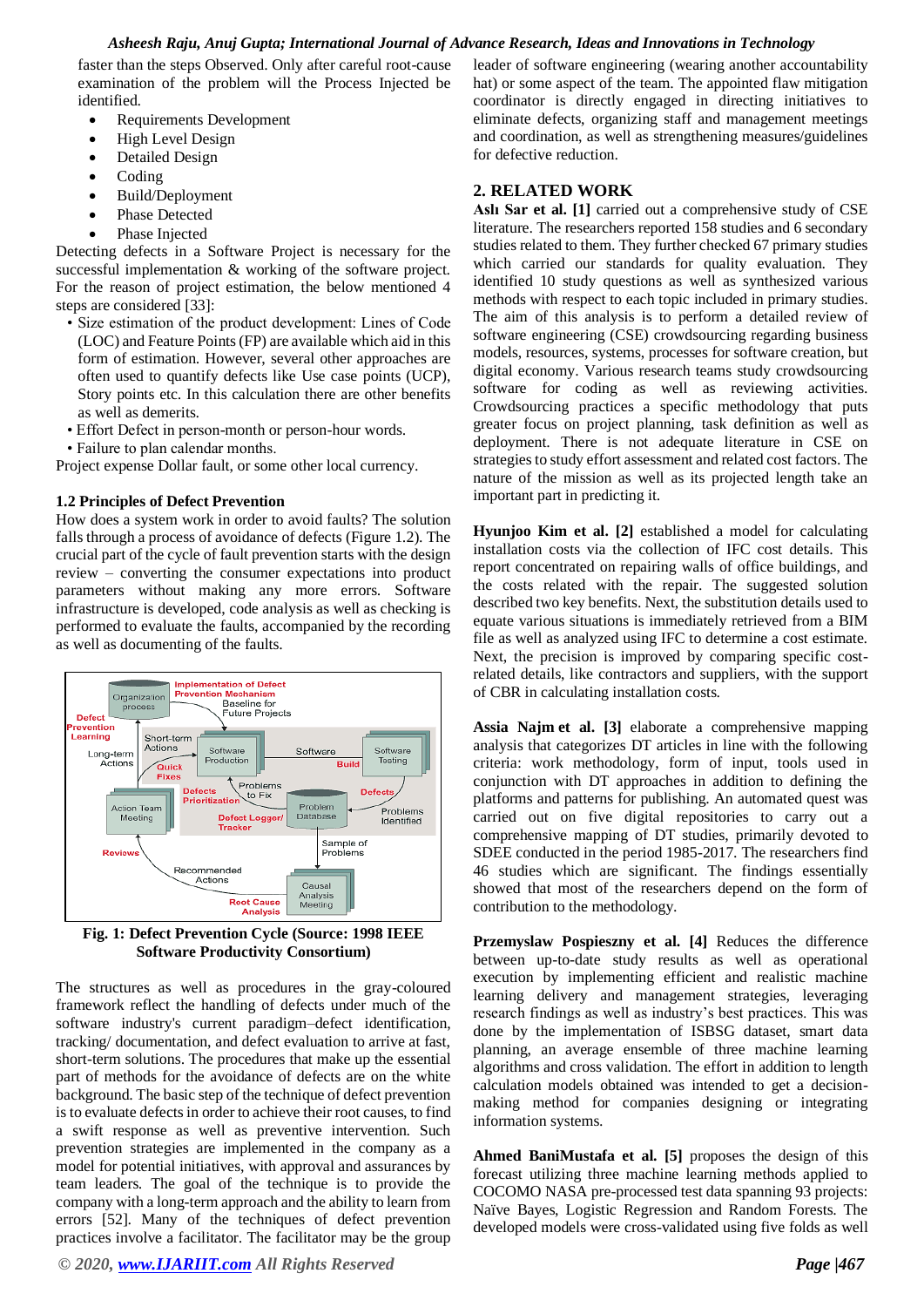as assessed using Classification Accuracy, Precision, Recall, and AUC. The effects of the calculation were then contrasted with that of COCOMO. All the methods used have been effective in obtaining better performance than the COCOMO model as opposed to this model. The best efficiency, however, was obtained using both Naïve Bayes or Random Forests. Due to the fact that in its ROC curve as well as Recall ranking, Naïve Bayes outperformed both the other two methods. Random Forests has a stronger Confusion Index, and scored better in both Identification Accuracy as well as Precision metrics. The findings of this research affirm the relevance of data mining in general, as well as the methodology applied to machine assessment in specific.

**Rekha Tripathi et al. [6]** present the comparative analysis between traditional techniques and Machine Learning (ML) methods. Findings show that ML approaches have a more reliable estimate of effort relative to conventional methods of estimating effort. In this article, the contrasts of various Machine learning methods are performed to research whether the ML approach is more effective, and in which scenario.

**Ashu Bansal et al. [7]** stresses the production of a fuzzy multicriteria-based approach to decision-making by combining Fuzzy Set Theory as well as Weighted Distance Dependent Approximation. To illustrate the accuracy of the suggested technique, framework testing is also performed by comparison with current methodologies. Apart from this, sensitivity review is also conducted to test the criticality of the criteria collection.

**Munialo, et al. [8]** exhaustively study current software commitment calculation approaches by developing calculation methods tailored to modernise app creation techniques.

**[Deepika Badampudie](https://www.sciencedirect.com/science/article/pii/S0164121216301212#!)t al. [9]** Identify considerations that could affect the decision in the literature to select between specific component roots and decision-making approaches (for example, optimization). A systematic review research was performed on peer-reviewed literature. The study conducted a minimum of 24 main trials. The sources of the part were contrasted primarily inhouse vs. COTS and COTS vs. OSS. They established 11 factors which affect or influence the decision to choose the origin of a variable**.** When evaluating the origin of the variable, little information existed about the relative influence of a variable origin on the element. Models of optimisation are the methodology most frequently discussed in the solutions.

**[Tassio Vale](https://www.sciencedirect.com/science/article/pii/S0164121215002095#!) et al. [10]** investigate the modern CBSE area by a thorough analysis of the literature. To this end, 1231 studies were reviewed that range from 1984 to 2012. Using the available data, this paper discusses five dimensions of CBSE: key goals, study subjects, fields of use, strength of analysis as well as techniques of applied science. The key priorities defined were to maximize efficiency, to save money or boost quality. The technology areas that are often discussed are homogeneously split into commercial-off -the-shelf (COTS), centralized and embedded systems.

**Ye Yang et al. [11]** presents a conceptual design with a modern pedagogical approach utilizing LEGOs for teaching principles as well as techniques for device calculation as well as measurement. Two case study sessions test the framework: one on seasoned part-time business graduates, and one on novice oncampus graduates. Results from both sessions suggest a good effect on learning for the students.

**Sathya, R. et al. [12]** recognizes key factors that in effect propose approaches to increase the quality and usability of apps. The paper also illustrates how the different methods of defect prediction are applied, contributing to a decreased severity of faults.

## **3. THE PROPOSED METHOD**

**STEP 1**: Select data from the promise dataset and divide it into features and labels.

**STEP 2:** Features are convoluted by convolution layers and mapped by using two activation functions; namely **sigmoid** and **TANH**, because different efficient values come together as a result.

**STEP 3:** After activation, function is mapped by max polling, then merged in matrix A and labelled in Matrix B at last.

**STEP 4:** Upon labelling, apply sigmoid function which finally gives us the abstract features.

**STEP 5:** Features are learned by decision tree and make no overlapped forest.

**STEP 6:** Out of the forest, find useful trees using the boosting approach, then make the final model and analyse the different parameters.

#### **3.1 Methodology**

#### **3.1.1 Convolution with Random forest**

**STEP 1:** In the first step, extract or parse the features of the promise dataset and concentrated with the feature. Both the features are provided with the software's domain-based information, along with the complexity of the software.

**STEP 2:** After extraction of the features, the label of aging is provided but not the aging. So, the proposed approach initially finds the software module and predicts whether the module is reused or not. If it is predicted, then it is classified according to feature aging but not aging.

**STEP 3:** Extracted features are convoluted and then the mapping is done by using sigmoid and TANH activation function. These functions not only map the non-linearity of features but also map the bigger value to the abstract value.

**STEP 4:** The proposed approach uses two types of convolution: local and global-local pooling. This in turn improves the local optimization of features and the global features improve the overall efficiency of the features.

**STEP 5:** After extraction of the features, reusability-based regression is applied using the following architecture.

$$
Pr(\mathbf{y}|\mathbf{F}, \Psi) = g(\mathbf{Z}_{out}\mathbf{W}_{out} + \mathbf{b}_{out})
$$
  
\n
$$
\mathbf{Z}_{out} = \sigma(\mathbf{Z}_l\mathbf{W}_l + \mathbf{b}_l)
$$
  
\n
$$
\mathbf{Z}_{k+1} = \sigma(\mathbf{Z}_k\mathbf{W}_k + \mathbf{b}_k)
$$
  
\n
$$
\mathbf{Z}_1 = \sigma(\mathbf{F}\mathbf{W}_{in} + \mathbf{b}_{in}),
$$

**STEP 6:** After reusability, prediction selects the decision tree by:

$$
\mathcal{F}(\Theta) = \{\mathcal{J}_m(\Theta_m)\}, \quad m = 1, \ldots, M,
$$

**STEP 7:** Random forest generates a large number of decision trees and selects an effective tree out of the bulk number of decision trees by the following equation:

$$
f(\mathbf{x}_i; \Theta) = (T_1(\mathbf{x}_i; \Theta_1), \dots, T_M(\mathbf{x}_i; \Theta_M))^T
$$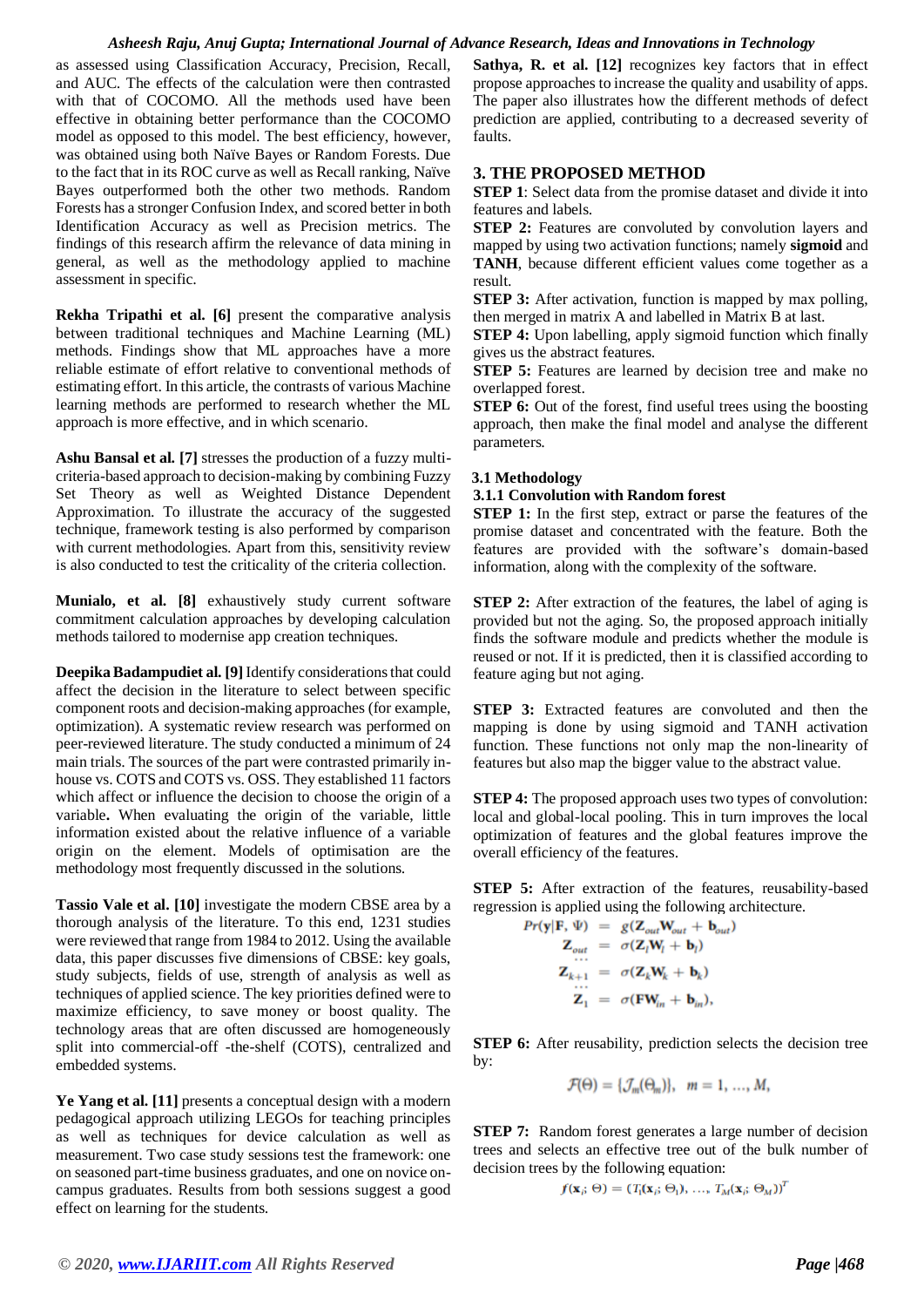In the above equation, mapping of trees is done and prediction is done depending upon convolution aging classification.

**STEP 8:** Analyze the predicted model by precision, recall, and accuracy Convolutional Neural Networks (CNN), were first introduced by Yann LeCun's in 1998 for Optical Character Recognition (OCR), where they have shown impressive performance on character recognition. CNN is not just used for image related tasks, they are also commonly used for signals and language recognition, audio spectrograms, video, and volumetric images.

# **4. RESULT ANALYSIS**

## **4.1 Result Analysis**

This part includes the details of the experiment based on different classifiers as represented below:

**Table 1: Analysis of the different dataset on the existing and proposed approach**

| Dataset         | Accuracy<br>(CNN) | Ensemble)<br>Accuracy | Precision<br>(CNN) | Ensemble)<br>Precision | Recall<br>(CNN) | Ensemble)<br>Recall |
|-----------------|-------------------|-----------------------|--------------------|------------------------|-----------------|---------------------|
| CM1             | 96.34             | 94.043<br>33333       | 96.45              | 95.283<br>33333        | 95.5291<br>6667 | 94.27916<br>667     |
| JM1             | 97.45             | 93.746<br>66667       | 98.45              | 93.913<br>33333        | 95.89           | 94.64               |
| KC1             | 98.34             | 93.23                 | 97.67              | 92.34                  | 97.67           | 93.34               |
| KC <sub>2</sub> | 94.34             | 90.45                 | 94.56              | 89.12                  | 96.34           | 98.56               |
| PC1             | 98.56             | 96.56                 | 99.12              | 95.12                  | 98.99           | 98.78               |

Table 1 analyses the proposed approach and the existing approach performance on different datasets using comparison metrics. The results of the experiment are shown in table 5.1 and the graphical representation is presented via figure 2, 3 and 4 based on accuracy, precision and recall comparison, respectively. The comparison of the results is shown in two aspects. The first aspect is different dataset and the other aspect is the proposed and the existing approach. In the first comparison, accuracy of different dataset varies from 94% - 98% in the proposed approach and the existing approach varies from 90% - 96%.



**Fig. 2: Accuracy analysis of the different dataset on the existing and proposed approach**

In figure 2, the analysis of accuracy is done and it shows the accuracy pattern as same in the proposed and existing approach. In figure 5.1, higher accuracy in KC1 is obtained and minimum accuracy is obtained in KC2. On comparing with the proposed

and existing approach, CNN based proposed approach improves accuracy significantly. In table 1, another parameter is precision ranging from 94% - 99% in the proposed approach and the existing approach ranges from 89% - 95%. Figure 3 shows the comparison of precision.



**Fig. 3: Precision analysis of the different dataset on the existing and proposed approach**

In figure 3, the precision analysis of different PROMISE datasets is done. The graph shows the precision pattern which is not the same as in the case of accuracy. In precision cases, increased precision can be observed in the two datasets i.e. JM1 and KC1. But in this case, KC2 reduces. Whereas, in the case of accuracy, increment & reduction occur only for a single dataset i.e. KC1 and KC2. But in fig 3, the precision of JM1 and KC1 is an approximate value. Similarly, precision and its value are significantly high as compared to the existing approach based on PSO. The last section of this chapter analyses the reason for the performance-based increment of the proposed approach. Table 1 also analyses the recall parameter which varies from 95% - 98% in the proposed approach and 93%-98% in the existing approach. In fig 4, the analysis of the recall pattern comes after the experiment and also the graphical representation of the proposed and existing approach is done.



**Fig. 4: Recall analysis of the different dataset on the existing and proposed approach**

Fig 4 and fig 5 show the recall and comparison analysis respectively. But in fig 4, the analysis represents recall not always but shows signs in the proposed approach in case of KC2 dataset. The average performance of all five datasets recalls